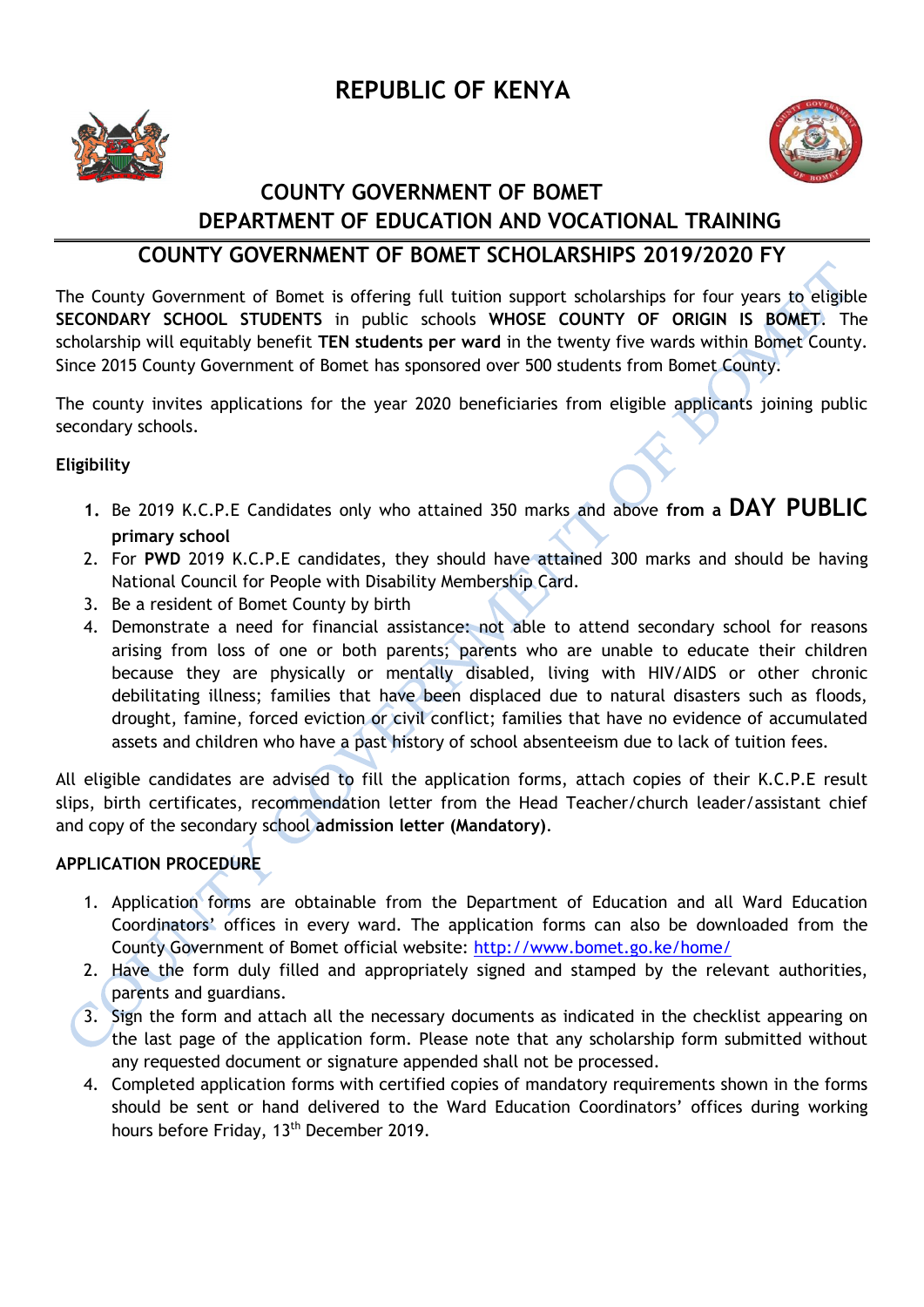

# **REPUBLIC OF KENYA**





## **COUNTY GOVERNMENT OF BOMET DEPARTMENT OF EDUCATION & VT**

Phone 0711 289 000 **Office of the Executive Committee Member** Education & Vocational Training P. O. Box 19 – 20400  **BOMET**

## **2020 FORM ONE FULL BURSARY APPLICATION FORM**

**Ward: ………………………………………….…………… Location: …..…………………….….…………..……………………….**

**Sub-Location:……………………………………………….………Village: ………..………………………….……………………..**

#### **Applicant's Personal Information**

| Date                                         | Your gender: Male<br>Female   |                         |
|----------------------------------------------|-------------------------------|-------------------------|
| <b>First Name</b>                            | <b>Middle Name</b>            | Surname                 |
| Date of Birth                                | Nationality                   | County of Origin        |
| Ward                                         | Location                      | Sub Location            |
| Village                                      | Name of Chief                 | Name of Assistant Chief |
| Primary School attended<br>Public<br>Private | Secondary School Admitted To  | <b>K C P E marks</b>    |
|                                              |                               |                         |
| Primary School Index Number                  | <b>Primary School Sponsor</b> |                         |

### **Applicant's Family**

| <b>Father's First Name</b>                               | Father's middle Name | Father's surname |  |  |
|----------------------------------------------------------|----------------------|------------------|--|--|
| Nationality                                              | <b>ID Number</b>     | Telephone Number |  |  |
| Source income<br>Average income per month                |                      |                  |  |  |
| If father is deceased, please attached death certificate |                      |                  |  |  |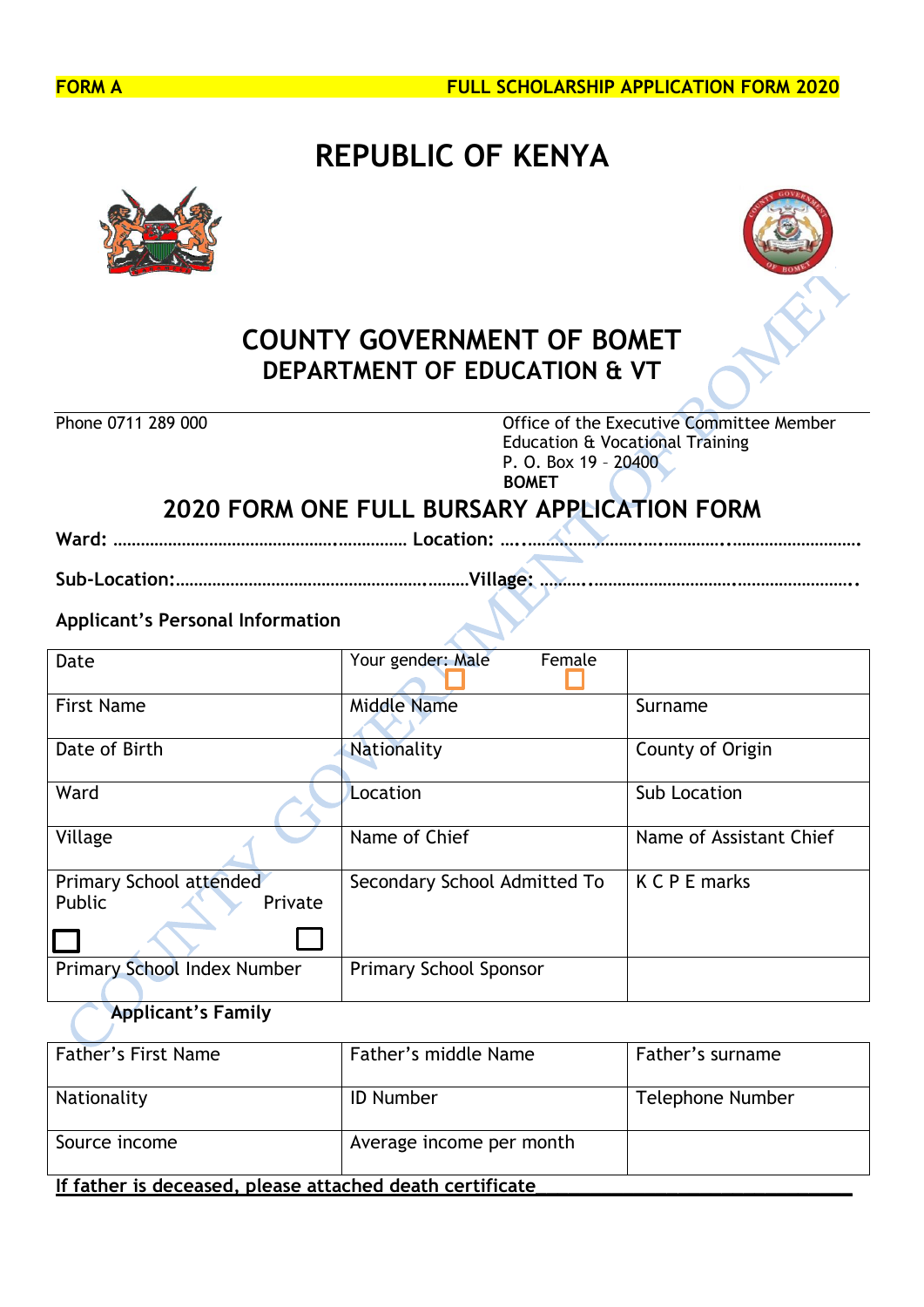| Mother's First Name | Mother's middle Name     | Mother's surname |
|---------------------|--------------------------|------------------|
| Nationality         | <b>ID Number</b>         | Telephone Number |
| Source income       | Average income per month |                  |

#### **If mother is deceased, please attached death certificate\_\_\_\_\_\_\_\_\_\_\_\_\_\_\_\_\_\_\_\_\_\_\_\_\_\_\_\_**

#### **If your parents are not your primary guardians, please complete the table below.**

| <b>ITEM</b>                                            | <b>GUARDIAN 1</b> | <b>GUARDIAN 2</b>        |
|--------------------------------------------------------|-------------------|--------------------------|
| First & Last Name                                      |                   |                          |
| Relationship To applicant                              |                   |                          |
| <b>ID Number</b>                                       |                   |                          |
| Nationality                                            |                   |                          |
| Date of Birth                                          |                   |                          |
| Phone Number                                           |                   |                          |
| Source of income                                       |                   |                          |
| Average<br>income<br>per                               |                   |                          |
| month                                                  |                   |                          |
| $\cdots$<br>$\sim$ 1 $\sim$<br>$\bullet$ and $\bullet$ | $\bullet$         | $\bullet$<br>$\bullet$ . |

Z

**Please indicate your siblings either in secondary/tertiary institutions or university**

| S/N | <b>NAME OF SIBLING</b> | <b>AGE</b> | NAME OF PRIMARY /SECONDARY/<br><b>COLLEGE/ UNIVERSITY</b> |
|-----|------------------------|------------|-----------------------------------------------------------|
|     |                        |            |                                                           |
|     |                        |            |                                                           |
|     |                        |            |                                                           |
|     |                        |            |                                                           |
|     |                        |            |                                                           |
|     |                        |            |                                                           |
|     |                        |            |                                                           |

 $\mathbf{z}$ In the spaces below please state why you, the applicant; need sponsorship

| DECLARATION: |  |
|--------------|--|
|              |  |

I confirm that all the information contained in this application is true, to the best of my knowledge.

Applicant'Signature\_\_\_\_\_\_\_\_\_\_\_\_\_\_\_\_\_\_\_\_\_\_\_\_\_\_\_\_\_\_\_\_\_\_\_\_\_\_\_\_\_\_\_\_\_\_\_\_\_\_\_\_\_\_\_\_\_\_\_\_\_\_\_\_\_\_\_\_\_

 $\mathcal{L}$ 

|  | Parent's / Guardian's Signature |  |
|--|---------------------------------|--|
|  |                                 |  |

Religious Leader's /Administration's Representative Signature

#### **Comments from the Head teacher**;

| Name: | - . |  |
|-------|-----|--|